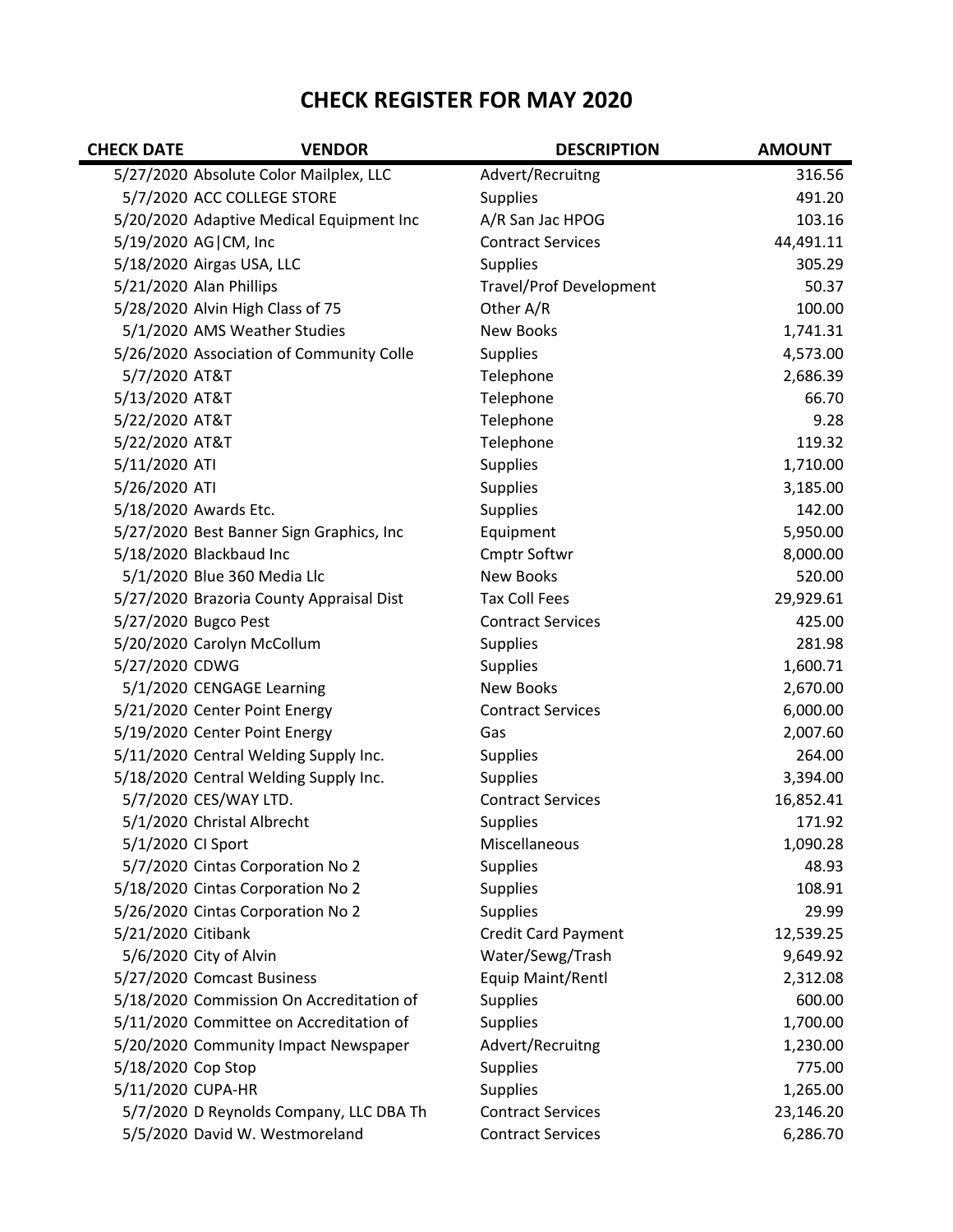| 5/27/2020 Dell Marketing LP              | <b>Supplies</b>                | 1,311.92  |
|------------------------------------------|--------------------------------|-----------|
| 5/7/2020 Earthwise Environmental Inc     | <b>Contract Services</b>       | 738.00    |
| 5/28/2020 EBSCO Industries, Inc. DBA EBS | <b>Library Books</b>           | 2,843.00  |
| 5/5/2020 Elliott Electric Supply Inc     | <b>Supplies</b>                | 831.25    |
| 5/7/2020 Elliott Electric Supply Inc     | <b>Supplies</b>                | 1,309.71  |
| 5/13/2020 Elliott Electric Supply Inc    | <b>Supplies</b>                | 55.40     |
| 5/7/2020 Ellucian Company LP             | <b>Contract Services</b>       | 3,727.50  |
| 5/13/2020 Ellucian Company LP            | <b>Contract Services</b>       | 13,951.50 |
| 5/1/2020 Elsevier Inc                    | New Books                      | 81.83     |
| 5/1/2020 Endress & Hauser, Inc           | <b>Contract Services</b>       | 1,300.00  |
| 5/11/2020 Envision Ware, Inc.            | <b>Cmptr Softwr</b>            | 1,331.45  |
| 5/18/2020 ExamSoft Worldwide Inc         | <b>Supplies</b>                | 2,850.00  |
| 5/1/2020 F. A. Davis Company             | <b>New Books</b>               | 4,025.00  |
| 5/5/2020 Fastenal Company                | <b>Supplies</b>                | 1,911.00  |
| 5/1/2020 Federal Express                 | Freight                        | 68.64     |
| 5/5/2020 Federal Express                 | Freight                        | 389.33    |
| 5/18/2020 Federal Express                | <b>Supplies</b>                | 18.62     |
| 5/26/2020 Grainger                       | <b>Supplies</b>                | 463.04    |
| 5/18/2020 Harris County Treasurer        | <b>Contract Services</b>       | 3,637.50  |
| 5/13/2020 Hartman Newspapers, Lp Dba the | Advert/Recruitng               | 282.00    |
| 5/20/2020 Hartman Newspapers, Lp Dba the | Advert/Recruitng               | 282.00    |
| 5/1/2020 Herff Jones Llc                 | Miscellaneous                  | 3,560.70  |
| 5/18/2020 HiEd Inc                       | <b>Supplies</b>                | 10,361.89 |
| 5/22/2020 HiEd Inc                       | <b>Supplies</b>                | 8,734.35  |
| 5/11/2020 Higheredjobs.Com               | Advert/Recruitng               | 4,195.00  |
| 5/20/2020 HIMA Americas, Inc             | <b>Contract Services</b>       | 6,250.00  |
| 5/7/2020 Home Depot                      | <b>Supplies</b>                | 1,762.39  |
| 5/7/2020 IdentiSys Inc                   | <b>Cmptr Softwr</b>            | 3,390.00  |
| 5/22/2020 IdentiSys Inc                  | <b>Supplies</b>                | 408.61    |
| 5/1/2020 Ingram Book Company             | New Books                      | 1,899.46  |
| 5/21/2020 Jamie Ward                     | <b>Supplies</b>                | 31.35     |
| 5/1/2020 Jones and Bartlett              | New Books                      | 1,039.54  |
| 5/1/2020 Kendall Hunt Publishing Compan  | <b>New Books</b>               | 1,895.36  |
| 5/21/2020 Kirstin Whitmire               | Travel/Prof Development        | 24.73     |
| 5/7/2020 Konica Minolta                  | Equip Maint/Rentl              | 507.01    |
| 5/18/2020 Kristitch Designs              | ANSA Club-Alvin Nurs Stdnt Asn | 535.00    |
| 5/18/2020 LexisNexis Risk Data Managemen | <b>Supplies</b>                | 555.21    |
| 5/27/2020 Lisa Thomason                  | <b>Supplies</b>                | 469.00    |
| 5/20/2020 Mckesson Medical-Surgical Gove | <b>Supplies</b>                | 191.02    |
| 5/13/2020 Meltwater News Us Inc.         | Public Info                    | 3,000.00  |
| 5/13/2020 MGM Turf Inc.                  | <b>Field Maintenance</b>       | 300.00    |
| 5/20/2020 Monsido Inc                    | <b>Cmptr Softwr</b>            | 3,780.00  |
| 5/1/2020 Morton Publishing Company       | New Books                      | 8,821.80  |
| 5/1/2020 MPS-Accounts Receivable         | <b>New Books</b>               | 3,669.80  |
| 5/7/2020 Multiview, Inc                  | Advert/Recruitng               | 2,200.00  |
| 5/7/2020 Mvap Medical Supplies Inc       | <b>Supplies</b>                | 432.00    |
| 5/28/2020 Mvap Medical Supplies Inc      | Supplies                       | 129.00    |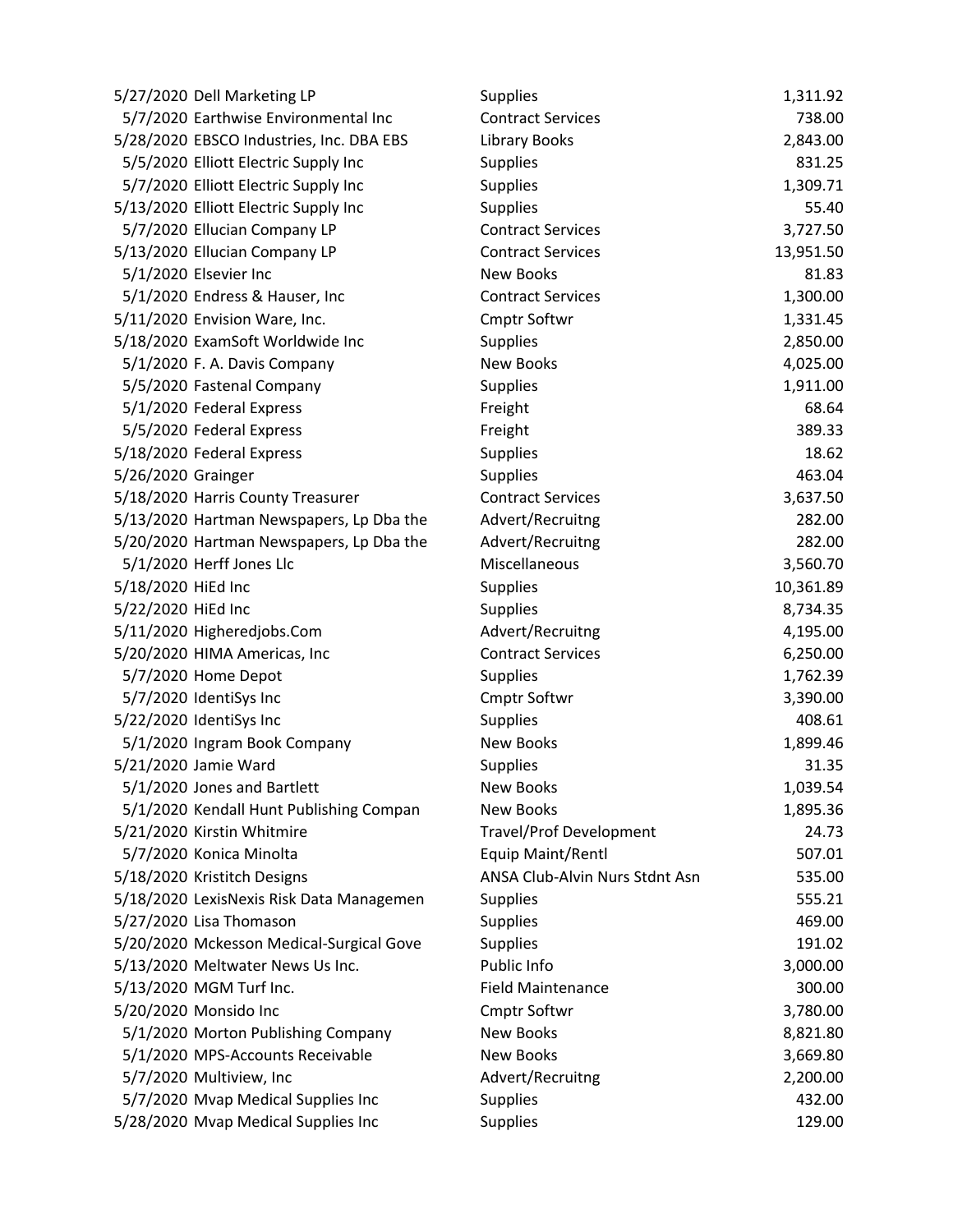| 5/11/2020 National Council for Workforce<br>790.00<br><b>Association Fees</b><br><b>Used Books</b><br>5/1/2020 Nebraska Book Company, Inc<br>2,834.82<br>5/11/2020 Office Depot Business Services<br>4,361.39<br><b>Credit Payment</b><br>5/11/2020 Ogburn's Truck Parts<br>308.95<br><b>Supplies</b><br>6,500.00<br>5/28/2020 OmniUpdate Inc<br><b>Cmptr Softwr</b><br>5/5/2020 Oracle America Inc<br><b>Cmptr Softwr</b><br>100.00<br>5/22/2020 Oracle America Inc<br>100.00<br><b>Cmptr Softwr</b><br>5/7/2020 O'Reilly Auto Parts<br>205.05<br><b>Supplies</b><br>399.13<br>5/18/2020 O'Reilly Auto Parts<br><b>Supplies</b><br>5/27/2020 Organization for Associate Deg<br><b>Supplies</b><br>575.00<br>5/27/2020 OSC Holdings, LLC DBA O'Donnel<br>800,865.55<br><b>Contract Services</b><br>5/1/2020 PartnerShip, LLC<br>294.14<br>Freight<br>5/5/2020 PartnerShip, LLC<br>544.50<br>Freight<br>5/13/2020 Platinum Educational Group, LL<br>2,888.00<br><b>Supplies</b><br>5/5/2020 Pollock Paper Distributors<br>440.31<br><b>Supplies</b><br>5/7/2020 Precision Delta Corp<br>Supplies<br>1,775.00<br>28.29<br>5/7/2020 Premier Home + Hardware + Lumb<br>Supplies<br>52.77<br><b>Supplies</b><br>5/18/2020 Premier Home + Hardware + Lumb<br>62.34<br>5/20/2020 Premier Home + Hardware + Lumb<br>Supplies<br>1,519.93<br>5/19/2020 Proenergy Partners Lp<br>Gas<br>580.00<br>5/5/2020 Quant Systems Inc Dba Hawkes L<br><b>New Books</b><br>5/27/2020 Redshelf Inc<br><b>New Books</b><br>81,217.40<br>5/11/2020 Respironics, Inc.<br>Equip Maint/Rentl<br>30.00<br>5/1/2020 Rittenhouse<br><b>New Books</b><br>1,164.94<br>5/1/2020 Robert Ferrilli LLC<br>247.50<br><b>Contract Services</b><br>5/7/2020 Robert Ferrilli LLC<br><b>Contract Services</b><br>742.50<br>5/13/2020 Robert Ferrilli LLC<br>330.00<br><b>Contract Services</b><br>10,959.61<br>5/26/2020 Rogers, Morris & Grover, L.L.P<br><b>Attorney Fees</b><br>5/18/2020 Ron Carter Autoland<br><b>Contract Services</b><br>326.94<br>5/26/2020 Royal Imaging Services, LLC<br><b>Cmptr Softwr</b><br>18,140.00<br>5/26/2020 Scenario Learning, LLC DBA Vec<br>8,800.00<br><b>Cmptr Softwr</b><br>5/11/2020 Scenario Learning, LLC DBA Vec<br><b>Contract Services</b><br>4,227.75<br>5/7/2020 SHI-Government Solutions, Inc.<br><b>Cmptr Softwr</b><br>1,424.72<br>5/27/2020 SHI-Government Solutions, Inc.<br><b>Cmptr Softwr</b><br>3,859.11<br>5/5/2020 Simtronics Corp.<br><b>Cmptr Softwr</b><br>17,551.25<br>5/26/2020 SoftChalk, LLC<br><b>Cmptr Softwr</b><br>6,510.00<br>5/18/2020 Sparkletts<br>91.17<br><b>Credit Payment</b><br>5/27/2020 St. Elizabeth Family Care LLC<br><b>Contract Services</b><br>90.00<br>5/7/2020 Stanton's Shopping Center<br>56.00<br>Fuel<br>5/13/2020 Sunbelt Rentals<br>2,055.00<br><b>Contract Services</b><br>Inst'l Insurance<br>5/27/2020 Suretec Insurance Company<br>150.00<br>5/1/2020 TASB<br>159.12<br><b>Supplies</b><br>5/1/2020 Taylor & Francis Group<br><b>New Books</b><br>67.20<br>5/22/2020 Team Industrial Services, Inc.<br><b>Contract Services</b><br>1,583.00<br>5/20/2020 Telemedia, LLC DBA TPC Trainin<br><b>Contract Services</b><br>5,940.00 | 5/18/2020 National CineMedia LLC | Advert/Recruitng  | 4,143.00 |
|----------------------------------------------------------------------------------------------------------------------------------------------------------------------------------------------------------------------------------------------------------------------------------------------------------------------------------------------------------------------------------------------------------------------------------------------------------------------------------------------------------------------------------------------------------------------------------------------------------------------------------------------------------------------------------------------------------------------------------------------------------------------------------------------------------------------------------------------------------------------------------------------------------------------------------------------------------------------------------------------------------------------------------------------------------------------------------------------------------------------------------------------------------------------------------------------------------------------------------------------------------------------------------------------------------------------------------------------------------------------------------------------------------------------------------------------------------------------------------------------------------------------------------------------------------------------------------------------------------------------------------------------------------------------------------------------------------------------------------------------------------------------------------------------------------------------------------------------------------------------------------------------------------------------------------------------------------------------------------------------------------------------------------------------------------------------------------------------------------------------------------------------------------------------------------------------------------------------------------------------------------------------------------------------------------------------------------------------------------------------------------------------------------------------------------------------------------------------------------------------------------------------------------------------------------------------------------------------------------------------------------------------------------------------------------------------------------------------------------------------------------------------------------------------------------------------------------------------------------------------------------------------------------------------------------------------------------------------------------------------------------------------------------------------------------------------------------------------------------------------------------------------------------------------------------------------|----------------------------------|-------------------|----------|
|                                                                                                                                                                                                                                                                                                                                                                                                                                                                                                                                                                                                                                                                                                                                                                                                                                                                                                                                                                                                                                                                                                                                                                                                                                                                                                                                                                                                                                                                                                                                                                                                                                                                                                                                                                                                                                                                                                                                                                                                                                                                                                                                                                                                                                                                                                                                                                                                                                                                                                                                                                                                                                                                                                                                                                                                                                                                                                                                                                                                                                                                                                                                                                                              |                                  |                   |          |
|                                                                                                                                                                                                                                                                                                                                                                                                                                                                                                                                                                                                                                                                                                                                                                                                                                                                                                                                                                                                                                                                                                                                                                                                                                                                                                                                                                                                                                                                                                                                                                                                                                                                                                                                                                                                                                                                                                                                                                                                                                                                                                                                                                                                                                                                                                                                                                                                                                                                                                                                                                                                                                                                                                                                                                                                                                                                                                                                                                                                                                                                                                                                                                                              |                                  |                   |          |
|                                                                                                                                                                                                                                                                                                                                                                                                                                                                                                                                                                                                                                                                                                                                                                                                                                                                                                                                                                                                                                                                                                                                                                                                                                                                                                                                                                                                                                                                                                                                                                                                                                                                                                                                                                                                                                                                                                                                                                                                                                                                                                                                                                                                                                                                                                                                                                                                                                                                                                                                                                                                                                                                                                                                                                                                                                                                                                                                                                                                                                                                                                                                                                                              |                                  |                   |          |
|                                                                                                                                                                                                                                                                                                                                                                                                                                                                                                                                                                                                                                                                                                                                                                                                                                                                                                                                                                                                                                                                                                                                                                                                                                                                                                                                                                                                                                                                                                                                                                                                                                                                                                                                                                                                                                                                                                                                                                                                                                                                                                                                                                                                                                                                                                                                                                                                                                                                                                                                                                                                                                                                                                                                                                                                                                                                                                                                                                                                                                                                                                                                                                                              |                                  |                   |          |
|                                                                                                                                                                                                                                                                                                                                                                                                                                                                                                                                                                                                                                                                                                                                                                                                                                                                                                                                                                                                                                                                                                                                                                                                                                                                                                                                                                                                                                                                                                                                                                                                                                                                                                                                                                                                                                                                                                                                                                                                                                                                                                                                                                                                                                                                                                                                                                                                                                                                                                                                                                                                                                                                                                                                                                                                                                                                                                                                                                                                                                                                                                                                                                                              |                                  |                   |          |
|                                                                                                                                                                                                                                                                                                                                                                                                                                                                                                                                                                                                                                                                                                                                                                                                                                                                                                                                                                                                                                                                                                                                                                                                                                                                                                                                                                                                                                                                                                                                                                                                                                                                                                                                                                                                                                                                                                                                                                                                                                                                                                                                                                                                                                                                                                                                                                                                                                                                                                                                                                                                                                                                                                                                                                                                                                                                                                                                                                                                                                                                                                                                                                                              |                                  |                   |          |
|                                                                                                                                                                                                                                                                                                                                                                                                                                                                                                                                                                                                                                                                                                                                                                                                                                                                                                                                                                                                                                                                                                                                                                                                                                                                                                                                                                                                                                                                                                                                                                                                                                                                                                                                                                                                                                                                                                                                                                                                                                                                                                                                                                                                                                                                                                                                                                                                                                                                                                                                                                                                                                                                                                                                                                                                                                                                                                                                                                                                                                                                                                                                                                                              |                                  |                   |          |
|                                                                                                                                                                                                                                                                                                                                                                                                                                                                                                                                                                                                                                                                                                                                                                                                                                                                                                                                                                                                                                                                                                                                                                                                                                                                                                                                                                                                                                                                                                                                                                                                                                                                                                                                                                                                                                                                                                                                                                                                                                                                                                                                                                                                                                                                                                                                                                                                                                                                                                                                                                                                                                                                                                                                                                                                                                                                                                                                                                                                                                                                                                                                                                                              |                                  |                   |          |
|                                                                                                                                                                                                                                                                                                                                                                                                                                                                                                                                                                                                                                                                                                                                                                                                                                                                                                                                                                                                                                                                                                                                                                                                                                                                                                                                                                                                                                                                                                                                                                                                                                                                                                                                                                                                                                                                                                                                                                                                                                                                                                                                                                                                                                                                                                                                                                                                                                                                                                                                                                                                                                                                                                                                                                                                                                                                                                                                                                                                                                                                                                                                                                                              |                                  |                   |          |
|                                                                                                                                                                                                                                                                                                                                                                                                                                                                                                                                                                                                                                                                                                                                                                                                                                                                                                                                                                                                                                                                                                                                                                                                                                                                                                                                                                                                                                                                                                                                                                                                                                                                                                                                                                                                                                                                                                                                                                                                                                                                                                                                                                                                                                                                                                                                                                                                                                                                                                                                                                                                                                                                                                                                                                                                                                                                                                                                                                                                                                                                                                                                                                                              |                                  |                   |          |
|                                                                                                                                                                                                                                                                                                                                                                                                                                                                                                                                                                                                                                                                                                                                                                                                                                                                                                                                                                                                                                                                                                                                                                                                                                                                                                                                                                                                                                                                                                                                                                                                                                                                                                                                                                                                                                                                                                                                                                                                                                                                                                                                                                                                                                                                                                                                                                                                                                                                                                                                                                                                                                                                                                                                                                                                                                                                                                                                                                                                                                                                                                                                                                                              |                                  |                   |          |
|                                                                                                                                                                                                                                                                                                                                                                                                                                                                                                                                                                                                                                                                                                                                                                                                                                                                                                                                                                                                                                                                                                                                                                                                                                                                                                                                                                                                                                                                                                                                                                                                                                                                                                                                                                                                                                                                                                                                                                                                                                                                                                                                                                                                                                                                                                                                                                                                                                                                                                                                                                                                                                                                                                                                                                                                                                                                                                                                                                                                                                                                                                                                                                                              |                                  |                   |          |
|                                                                                                                                                                                                                                                                                                                                                                                                                                                                                                                                                                                                                                                                                                                                                                                                                                                                                                                                                                                                                                                                                                                                                                                                                                                                                                                                                                                                                                                                                                                                                                                                                                                                                                                                                                                                                                                                                                                                                                                                                                                                                                                                                                                                                                                                                                                                                                                                                                                                                                                                                                                                                                                                                                                                                                                                                                                                                                                                                                                                                                                                                                                                                                                              |                                  |                   |          |
|                                                                                                                                                                                                                                                                                                                                                                                                                                                                                                                                                                                                                                                                                                                                                                                                                                                                                                                                                                                                                                                                                                                                                                                                                                                                                                                                                                                                                                                                                                                                                                                                                                                                                                                                                                                                                                                                                                                                                                                                                                                                                                                                                                                                                                                                                                                                                                                                                                                                                                                                                                                                                                                                                                                                                                                                                                                                                                                                                                                                                                                                                                                                                                                              |                                  |                   |          |
|                                                                                                                                                                                                                                                                                                                                                                                                                                                                                                                                                                                                                                                                                                                                                                                                                                                                                                                                                                                                                                                                                                                                                                                                                                                                                                                                                                                                                                                                                                                                                                                                                                                                                                                                                                                                                                                                                                                                                                                                                                                                                                                                                                                                                                                                                                                                                                                                                                                                                                                                                                                                                                                                                                                                                                                                                                                                                                                                                                                                                                                                                                                                                                                              |                                  |                   |          |
|                                                                                                                                                                                                                                                                                                                                                                                                                                                                                                                                                                                                                                                                                                                                                                                                                                                                                                                                                                                                                                                                                                                                                                                                                                                                                                                                                                                                                                                                                                                                                                                                                                                                                                                                                                                                                                                                                                                                                                                                                                                                                                                                                                                                                                                                                                                                                                                                                                                                                                                                                                                                                                                                                                                                                                                                                                                                                                                                                                                                                                                                                                                                                                                              |                                  |                   |          |
|                                                                                                                                                                                                                                                                                                                                                                                                                                                                                                                                                                                                                                                                                                                                                                                                                                                                                                                                                                                                                                                                                                                                                                                                                                                                                                                                                                                                                                                                                                                                                                                                                                                                                                                                                                                                                                                                                                                                                                                                                                                                                                                                                                                                                                                                                                                                                                                                                                                                                                                                                                                                                                                                                                                                                                                                                                                                                                                                                                                                                                                                                                                                                                                              |                                  |                   |          |
|                                                                                                                                                                                                                                                                                                                                                                                                                                                                                                                                                                                                                                                                                                                                                                                                                                                                                                                                                                                                                                                                                                                                                                                                                                                                                                                                                                                                                                                                                                                                                                                                                                                                                                                                                                                                                                                                                                                                                                                                                                                                                                                                                                                                                                                                                                                                                                                                                                                                                                                                                                                                                                                                                                                                                                                                                                                                                                                                                                                                                                                                                                                                                                                              |                                  |                   |          |
|                                                                                                                                                                                                                                                                                                                                                                                                                                                                                                                                                                                                                                                                                                                                                                                                                                                                                                                                                                                                                                                                                                                                                                                                                                                                                                                                                                                                                                                                                                                                                                                                                                                                                                                                                                                                                                                                                                                                                                                                                                                                                                                                                                                                                                                                                                                                                                                                                                                                                                                                                                                                                                                                                                                                                                                                                                                                                                                                                                                                                                                                                                                                                                                              |                                  |                   |          |
|                                                                                                                                                                                                                                                                                                                                                                                                                                                                                                                                                                                                                                                                                                                                                                                                                                                                                                                                                                                                                                                                                                                                                                                                                                                                                                                                                                                                                                                                                                                                                                                                                                                                                                                                                                                                                                                                                                                                                                                                                                                                                                                                                                                                                                                                                                                                                                                                                                                                                                                                                                                                                                                                                                                                                                                                                                                                                                                                                                                                                                                                                                                                                                                              |                                  |                   |          |
|                                                                                                                                                                                                                                                                                                                                                                                                                                                                                                                                                                                                                                                                                                                                                                                                                                                                                                                                                                                                                                                                                                                                                                                                                                                                                                                                                                                                                                                                                                                                                                                                                                                                                                                                                                                                                                                                                                                                                                                                                                                                                                                                                                                                                                                                                                                                                                                                                                                                                                                                                                                                                                                                                                                                                                                                                                                                                                                                                                                                                                                                                                                                                                                              |                                  |                   |          |
|                                                                                                                                                                                                                                                                                                                                                                                                                                                                                                                                                                                                                                                                                                                                                                                                                                                                                                                                                                                                                                                                                                                                                                                                                                                                                                                                                                                                                                                                                                                                                                                                                                                                                                                                                                                                                                                                                                                                                                                                                                                                                                                                                                                                                                                                                                                                                                                                                                                                                                                                                                                                                                                                                                                                                                                                                                                                                                                                                                                                                                                                                                                                                                                              |                                  |                   |          |
|                                                                                                                                                                                                                                                                                                                                                                                                                                                                                                                                                                                                                                                                                                                                                                                                                                                                                                                                                                                                                                                                                                                                                                                                                                                                                                                                                                                                                                                                                                                                                                                                                                                                                                                                                                                                                                                                                                                                                                                                                                                                                                                                                                                                                                                                                                                                                                                                                                                                                                                                                                                                                                                                                                                                                                                                                                                                                                                                                                                                                                                                                                                                                                                              |                                  |                   |          |
|                                                                                                                                                                                                                                                                                                                                                                                                                                                                                                                                                                                                                                                                                                                                                                                                                                                                                                                                                                                                                                                                                                                                                                                                                                                                                                                                                                                                                                                                                                                                                                                                                                                                                                                                                                                                                                                                                                                                                                                                                                                                                                                                                                                                                                                                                                                                                                                                                                                                                                                                                                                                                                                                                                                                                                                                                                                                                                                                                                                                                                                                                                                                                                                              |                                  |                   |          |
|                                                                                                                                                                                                                                                                                                                                                                                                                                                                                                                                                                                                                                                                                                                                                                                                                                                                                                                                                                                                                                                                                                                                                                                                                                                                                                                                                                                                                                                                                                                                                                                                                                                                                                                                                                                                                                                                                                                                                                                                                                                                                                                                                                                                                                                                                                                                                                                                                                                                                                                                                                                                                                                                                                                                                                                                                                                                                                                                                                                                                                                                                                                                                                                              |                                  |                   |          |
|                                                                                                                                                                                                                                                                                                                                                                                                                                                                                                                                                                                                                                                                                                                                                                                                                                                                                                                                                                                                                                                                                                                                                                                                                                                                                                                                                                                                                                                                                                                                                                                                                                                                                                                                                                                                                                                                                                                                                                                                                                                                                                                                                                                                                                                                                                                                                                                                                                                                                                                                                                                                                                                                                                                                                                                                                                                                                                                                                                                                                                                                                                                                                                                              |                                  |                   |          |
|                                                                                                                                                                                                                                                                                                                                                                                                                                                                                                                                                                                                                                                                                                                                                                                                                                                                                                                                                                                                                                                                                                                                                                                                                                                                                                                                                                                                                                                                                                                                                                                                                                                                                                                                                                                                                                                                                                                                                                                                                                                                                                                                                                                                                                                                                                                                                                                                                                                                                                                                                                                                                                                                                                                                                                                                                                                                                                                                                                                                                                                                                                                                                                                              |                                  |                   |          |
|                                                                                                                                                                                                                                                                                                                                                                                                                                                                                                                                                                                                                                                                                                                                                                                                                                                                                                                                                                                                                                                                                                                                                                                                                                                                                                                                                                                                                                                                                                                                                                                                                                                                                                                                                                                                                                                                                                                                                                                                                                                                                                                                                                                                                                                                                                                                                                                                                                                                                                                                                                                                                                                                                                                                                                                                                                                                                                                                                                                                                                                                                                                                                                                              |                                  |                   |          |
|                                                                                                                                                                                                                                                                                                                                                                                                                                                                                                                                                                                                                                                                                                                                                                                                                                                                                                                                                                                                                                                                                                                                                                                                                                                                                                                                                                                                                                                                                                                                                                                                                                                                                                                                                                                                                                                                                                                                                                                                                                                                                                                                                                                                                                                                                                                                                                                                                                                                                                                                                                                                                                                                                                                                                                                                                                                                                                                                                                                                                                                                                                                                                                                              |                                  |                   |          |
|                                                                                                                                                                                                                                                                                                                                                                                                                                                                                                                                                                                                                                                                                                                                                                                                                                                                                                                                                                                                                                                                                                                                                                                                                                                                                                                                                                                                                                                                                                                                                                                                                                                                                                                                                                                                                                                                                                                                                                                                                                                                                                                                                                                                                                                                                                                                                                                                                                                                                                                                                                                                                                                                                                                                                                                                                                                                                                                                                                                                                                                                                                                                                                                              |                                  |                   |          |
|                                                                                                                                                                                                                                                                                                                                                                                                                                                                                                                                                                                                                                                                                                                                                                                                                                                                                                                                                                                                                                                                                                                                                                                                                                                                                                                                                                                                                                                                                                                                                                                                                                                                                                                                                                                                                                                                                                                                                                                                                                                                                                                                                                                                                                                                                                                                                                                                                                                                                                                                                                                                                                                                                                                                                                                                                                                                                                                                                                                                                                                                                                                                                                                              |                                  |                   |          |
|                                                                                                                                                                                                                                                                                                                                                                                                                                                                                                                                                                                                                                                                                                                                                                                                                                                                                                                                                                                                                                                                                                                                                                                                                                                                                                                                                                                                                                                                                                                                                                                                                                                                                                                                                                                                                                                                                                                                                                                                                                                                                                                                                                                                                                                                                                                                                                                                                                                                                                                                                                                                                                                                                                                                                                                                                                                                                                                                                                                                                                                                                                                                                                                              |                                  |                   |          |
|                                                                                                                                                                                                                                                                                                                                                                                                                                                                                                                                                                                                                                                                                                                                                                                                                                                                                                                                                                                                                                                                                                                                                                                                                                                                                                                                                                                                                                                                                                                                                                                                                                                                                                                                                                                                                                                                                                                                                                                                                                                                                                                                                                                                                                                                                                                                                                                                                                                                                                                                                                                                                                                                                                                                                                                                                                                                                                                                                                                                                                                                                                                                                                                              |                                  |                   |          |
|                                                                                                                                                                                                                                                                                                                                                                                                                                                                                                                                                                                                                                                                                                                                                                                                                                                                                                                                                                                                                                                                                                                                                                                                                                                                                                                                                                                                                                                                                                                                                                                                                                                                                                                                                                                                                                                                                                                                                                                                                                                                                                                                                                                                                                                                                                                                                                                                                                                                                                                                                                                                                                                                                                                                                                                                                                                                                                                                                                                                                                                                                                                                                                                              |                                  |                   |          |
|                                                                                                                                                                                                                                                                                                                                                                                                                                                                                                                                                                                                                                                                                                                                                                                                                                                                                                                                                                                                                                                                                                                                                                                                                                                                                                                                                                                                                                                                                                                                                                                                                                                                                                                                                                                                                                                                                                                                                                                                                                                                                                                                                                                                                                                                                                                                                                                                                                                                                                                                                                                                                                                                                                                                                                                                                                                                                                                                                                                                                                                                                                                                                                                              |                                  |                   |          |
|                                                                                                                                                                                                                                                                                                                                                                                                                                                                                                                                                                                                                                                                                                                                                                                                                                                                                                                                                                                                                                                                                                                                                                                                                                                                                                                                                                                                                                                                                                                                                                                                                                                                                                                                                                                                                                                                                                                                                                                                                                                                                                                                                                                                                                                                                                                                                                                                                                                                                                                                                                                                                                                                                                                                                                                                                                                                                                                                                                                                                                                                                                                                                                                              |                                  |                   |          |
|                                                                                                                                                                                                                                                                                                                                                                                                                                                                                                                                                                                                                                                                                                                                                                                                                                                                                                                                                                                                                                                                                                                                                                                                                                                                                                                                                                                                                                                                                                                                                                                                                                                                                                                                                                                                                                                                                                                                                                                                                                                                                                                                                                                                                                                                                                                                                                                                                                                                                                                                                                                                                                                                                                                                                                                                                                                                                                                                                                                                                                                                                                                                                                                              |                                  |                   |          |
|                                                                                                                                                                                                                                                                                                                                                                                                                                                                                                                                                                                                                                                                                                                                                                                                                                                                                                                                                                                                                                                                                                                                                                                                                                                                                                                                                                                                                                                                                                                                                                                                                                                                                                                                                                                                                                                                                                                                                                                                                                                                                                                                                                                                                                                                                                                                                                                                                                                                                                                                                                                                                                                                                                                                                                                                                                                                                                                                                                                                                                                                                                                                                                                              |                                  |                   |          |
|                                                                                                                                                                                                                                                                                                                                                                                                                                                                                                                                                                                                                                                                                                                                                                                                                                                                                                                                                                                                                                                                                                                                                                                                                                                                                                                                                                                                                                                                                                                                                                                                                                                                                                                                                                                                                                                                                                                                                                                                                                                                                                                                                                                                                                                                                                                                                                                                                                                                                                                                                                                                                                                                                                                                                                                                                                                                                                                                                                                                                                                                                                                                                                                              |                                  |                   |          |
|                                                                                                                                                                                                                                                                                                                                                                                                                                                                                                                                                                                                                                                                                                                                                                                                                                                                                                                                                                                                                                                                                                                                                                                                                                                                                                                                                                                                                                                                                                                                                                                                                                                                                                                                                                                                                                                                                                                                                                                                                                                                                                                                                                                                                                                                                                                                                                                                                                                                                                                                                                                                                                                                                                                                                                                                                                                                                                                                                                                                                                                                                                                                                                                              |                                  |                   |          |
|                                                                                                                                                                                                                                                                                                                                                                                                                                                                                                                                                                                                                                                                                                                                                                                                                                                                                                                                                                                                                                                                                                                                                                                                                                                                                                                                                                                                                                                                                                                                                                                                                                                                                                                                                                                                                                                                                                                                                                                                                                                                                                                                                                                                                                                                                                                                                                                                                                                                                                                                                                                                                                                                                                                                                                                                                                                                                                                                                                                                                                                                                                                                                                                              |                                  |                   |          |
|                                                                                                                                                                                                                                                                                                                                                                                                                                                                                                                                                                                                                                                                                                                                                                                                                                                                                                                                                                                                                                                                                                                                                                                                                                                                                                                                                                                                                                                                                                                                                                                                                                                                                                                                                                                                                                                                                                                                                                                                                                                                                                                                                                                                                                                                                                                                                                                                                                                                                                                                                                                                                                                                                                                                                                                                                                                                                                                                                                                                                                                                                                                                                                                              |                                  |                   |          |
|                                                                                                                                                                                                                                                                                                                                                                                                                                                                                                                                                                                                                                                                                                                                                                                                                                                                                                                                                                                                                                                                                                                                                                                                                                                                                                                                                                                                                                                                                                                                                                                                                                                                                                                                                                                                                                                                                                                                                                                                                                                                                                                                                                                                                                                                                                                                                                                                                                                                                                                                                                                                                                                                                                                                                                                                                                                                                                                                                                                                                                                                                                                                                                                              |                                  |                   |          |
|                                                                                                                                                                                                                                                                                                                                                                                                                                                                                                                                                                                                                                                                                                                                                                                                                                                                                                                                                                                                                                                                                                                                                                                                                                                                                                                                                                                                                                                                                                                                                                                                                                                                                                                                                                                                                                                                                                                                                                                                                                                                                                                                                                                                                                                                                                                                                                                                                                                                                                                                                                                                                                                                                                                                                                                                                                                                                                                                                                                                                                                                                                                                                                                              |                                  |                   |          |
|                                                                                                                                                                                                                                                                                                                                                                                                                                                                                                                                                                                                                                                                                                                                                                                                                                                                                                                                                                                                                                                                                                                                                                                                                                                                                                                                                                                                                                                                                                                                                                                                                                                                                                                                                                                                                                                                                                                                                                                                                                                                                                                                                                                                                                                                                                                                                                                                                                                                                                                                                                                                                                                                                                                                                                                                                                                                                                                                                                                                                                                                                                                                                                                              |                                  |                   |          |
|                                                                                                                                                                                                                                                                                                                                                                                                                                                                                                                                                                                                                                                                                                                                                                                                                                                                                                                                                                                                                                                                                                                                                                                                                                                                                                                                                                                                                                                                                                                                                                                                                                                                                                                                                                                                                                                                                                                                                                                                                                                                                                                                                                                                                                                                                                                                                                                                                                                                                                                                                                                                                                                                                                                                                                                                                                                                                                                                                                                                                                                                                                                                                                                              | 5/1/2020 Texas Book Company      | <b>Used Books</b> | 195.48   |